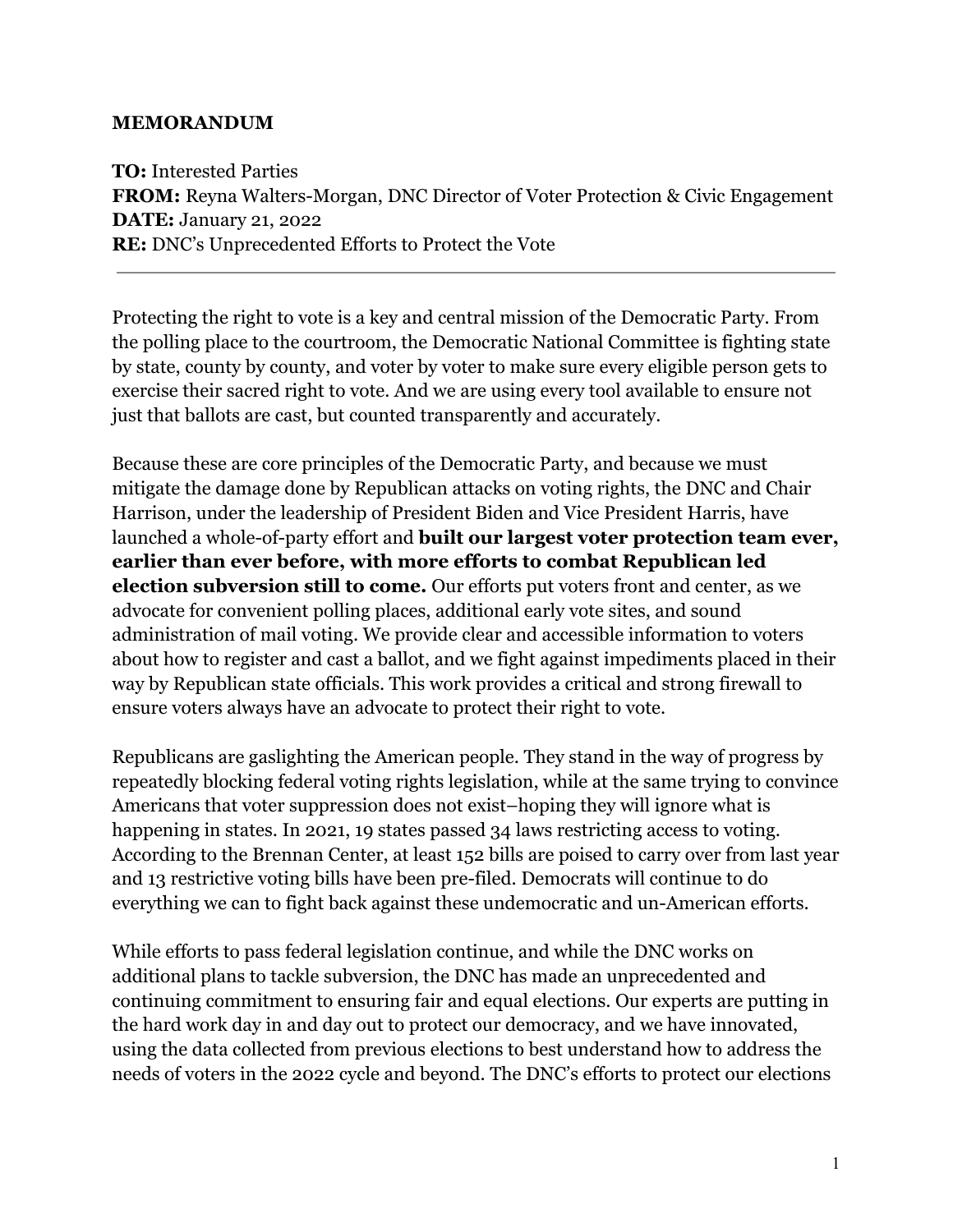this year have already been deep, substantial, and taken place earlier than ever – and this is still only the start.

# **The Largest Investment and Strongest Infrastructure to Date**

In July 2020, Vice President Harris announced a historic \$25 million expansion of the DNC's longstanding "I Will Vote" Initiative to fund voter education, voter protection, targeted voter registration, and technology to make voting more accessible and to fight back against Republicans' unprecedented voter suppression efforts. This money specifically goes to making voting more accessible and addressing systemic issues we've long faced, while tackling new burdens being placed on voters. Our goal is simple: to invest more than ever before to help Americans overcome Republican obstacles to voting while we continue to fight back in courts and at the polls.

The expanded funding has helped grow the DNC's voter protection team to the most comprehensive and largest in size to date. The increased staff capacity has allowed our party to proactively build or expand voter protection programs in states across the country. In the past, voter protection staff were hired late in the election cycle to focus on GOTV and recount efforts. Thanks to increased funding from Democrats, we have built a lasting, year-round voter protection infrastructure.

In addition to the "I Will Vote" Initiative, the DNC has also invested significant resources in voter protection staffing in key states. As a part of our initial \$20 million midterm investment announced in April 2021 – our earliest ever investment in a midterm election – the DNC committed to funding coordinated campaign voter protection staff and programs in priority states across the country, including Arizona, Georgia, Kansas, Michigan, Nevada, North Carolina, New Hampshire, Pennsylvania, and Wisconsin. These resources ensure that we have dozens of voter protection staffers as well as professional organizers and communicators to meet voters where they are and ensure they have the information they need to participate in our democracy.

Over the last year, the DNC has helped states create smart and diverse teams as well as cultivate the next generation of voter protection leaders.

In October 2021, the DNC worked with our sister committees and coordinated campaigns to host a train-to-hire Voter Protection Campaign Readiness Bootcamp to place talented and diverse voter protection staff in open staffing positions across the country. This is just one example of the voter protection training that the DNC provides-- we have expanded our training program to run year round, even in the "off years."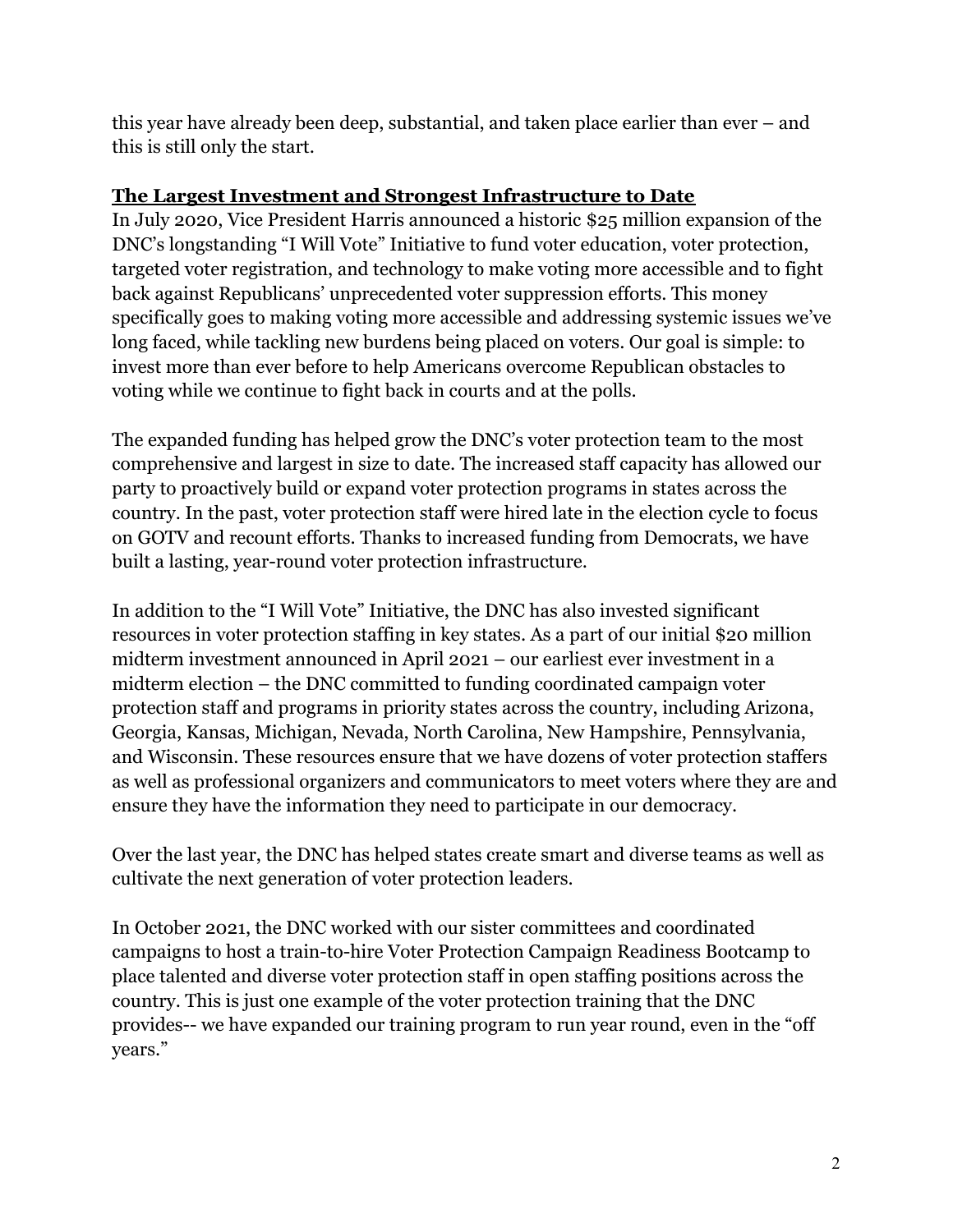Democrats now have voter protection staff in 13 states, and the DNC's investment for state voter protection staff marks the earliest and largest midterm voter protection investment in recent history.

The DNC works with every state to build out voter protection programming. In states without voter protection staff, DNC staff works to customize scalable plans that meet the specific needs of their state. With this infrastructure in place, the DNC has been able to be an active participant in state legislative battles and serve as a critical tool for our state party partners in their efforts to combat Republican attacks.

## **Democratic Infrastructure In Action**

Year-round infrastructure matters, particularly in states, and we already saw that play out in 2021. Last year, the DNC voter protection team provided critical data and resources for the California recall election; the Texas state party's voter protection team is currently running a strong education campaign to get vote-by-mail applications accepted despite a new voter ID matching law in their state; the New Hampshire voter protection team worked to defeat local ballot petitions that would have eliminated voting machines; and the Georgia voter protection team helped cure thousands of ballots during the Georgia runoff election and later in the year defend against election-related harassment.

Democrats are doing the work to beat back these new, harmful bills. While the DNC has funded staff, Democratic governors and legislators are also holding the line against Republican-led efforts to restrict voting access. In Pennsylvania, Governor Wolf vetoed a Republican-pushed bill that would have made voting more difficult by reducing the amount of time voters had to register and request mail ballots. In Michigan, Governor Whitmer vetoed a trio of Republican bills that could have disenfranchised 18,000 voters and disproportionately impacted voters of color. Republicans responded to the veto by threatening to undermine the democratic process and lead a petition that would exploit a loophole in Michigan law and enact voting restrictions that could bypass the governor's veto. The DNC helped fund the Michigan Democratic Party's legal costs related to the Secure MI Vote Petition Process. As a result of this work, the approved petition language gives voters an accurate description of what the petition would do if approved. The DNC will continue to support the state party's work.

Georgia, Florida, and Texas passed some of the most restrictive voting laws in 2021, despite heroic Democratic efforts to fight back and bolster voter protection programs. There are four things that those states have in common: a Republican-controlled House, a Republican-controlled Senate, a Republican secretary of state and a Republican governor.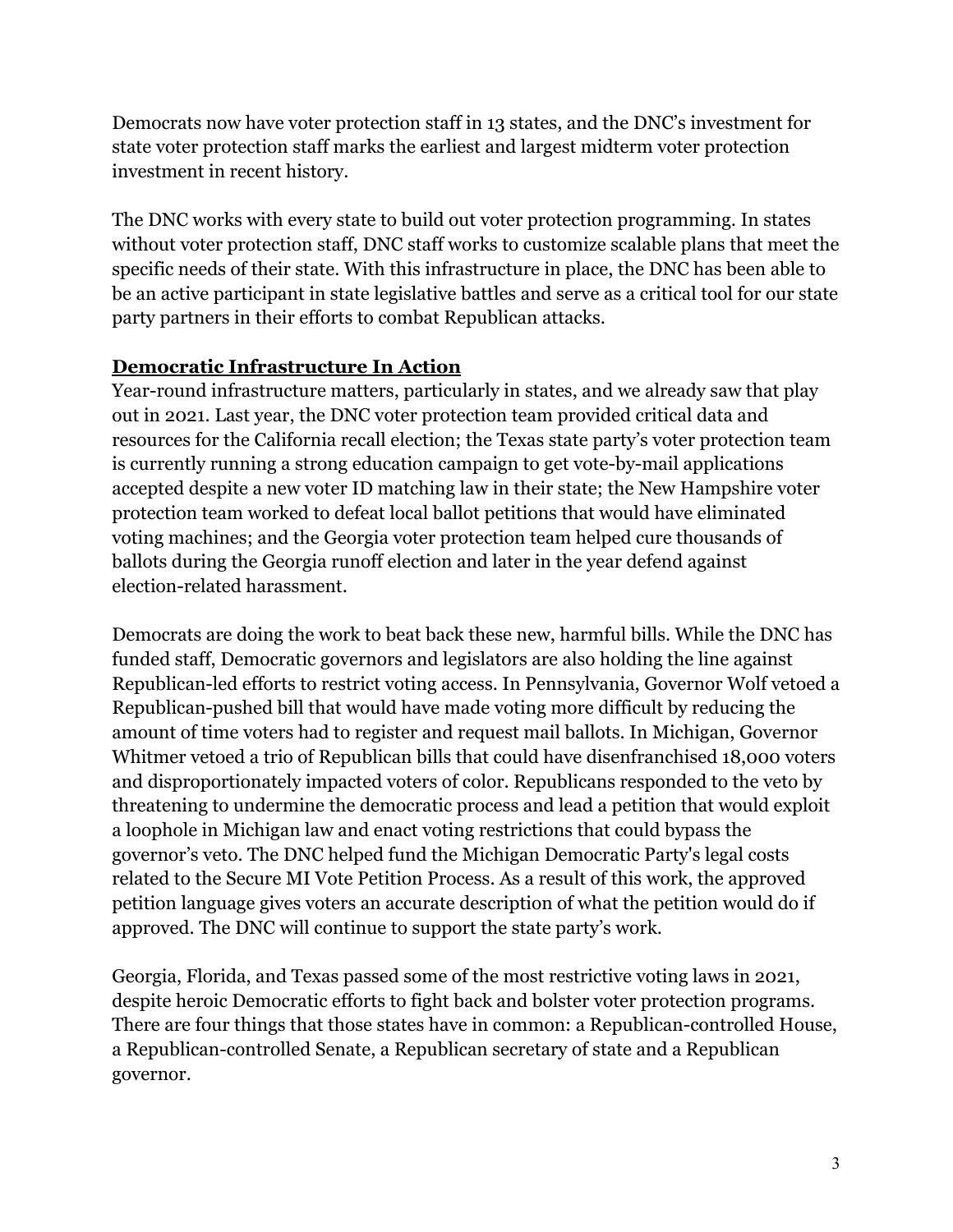These states aren't alone, Democrats need more seats at the negotiating table. That's why Chair Harrison introduced a brand new, seven-figure investment to put Republicans on defense and build tailored programs for traditionally Republican states: the Red State Fund. The Red State Fund includes \$2 million in direct investments and grants for states providing crucial funding to help build a bench in traditionally Republican states and give Democrats a stronger voice not only in issues of voting rights legislation but across the board.

# **Building the Tools To Win**

The DNC is at the forefront of voter protection data and technology tools and resources. For all 50 states, the DNC provides continual voter protection data and technology resources to state parties. These tools include the DNC's Purge Tracker, which allows the DNC and our state party partners in impacted states to track anomalous voter file activity and minimize the impact of voter purges; election and voting incident monitoring and tracking tools, and countless other datasets, tools and dashboards to help campaigns maximize their voter protection program efforts and target resources where they can have the most impact. For example, the DNC spent over \$1 million to purchase lists of unregistered voters in 2021 in order to bolster our new voter registration efforts.

The DNC also built an innovative tool to track voter incidents and analyze incidents to provide landscape-level feedback on the types of incidents happening, where and to whom, so we can identify and fight malicious election operations. This tool is amplified by our Voting Location Prioritization tool that specifies where and how many incidents happen at every voting location and jurisdiction in their state, maximizing their voter protection program efforts and targeting resources where they can have the most impact.

This effort represents a significant investment from the DNC, where typically the state parties or campaigns have to spend tens of thousands of dollars for such crucial tools.

## **Educating and Expanding the Voter Base**

With the rules constantly in flux as a result of Republican attacks designed to not only make it harder to vote, but to also confuse or discourage voters from voting, it is essential to provide every voter with the latest and most accurate information about where and how to vote. To support that effort, the DNC has committed millions of dollars for television and digital advertising to educate voters, and millions to fund innovative voter registration efforts targeting underserved potential voters. IWillVote.com is the premier resource in the country for online voter information and education. Our team constantly updates IWillVote.com's voter education pages to help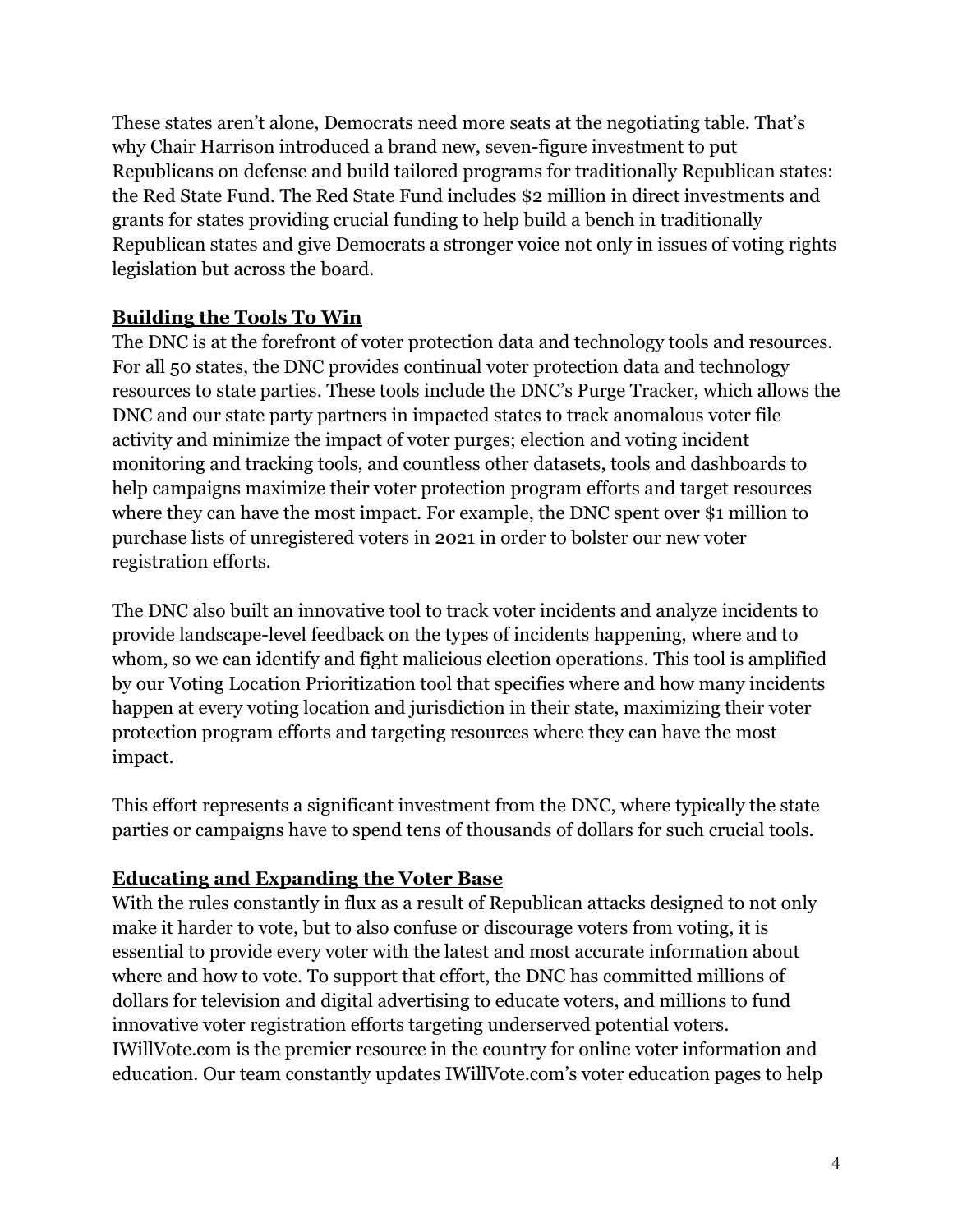provide a central resource for voters, informing them of where, when, and how to vote–or to register to vote–with detailed information for all 50 states.

The DNC has long operated a year-round voter assistance hotline to answer questions or resolve issues related to voting. The national voter assistance hotline operates Monday through Friday from 9:00 a.m. to 5:00 p.m. ET (with increased hours for GOTV and Election Days) and has served as a critical resource for voters seeking information about voting. In 2021, during an "off-cycle" year, volunteers dedicated nearly 5,000 hours and fielded thousands of calls to help voters.

Traditionally, voter registration has lived outside of the party infrastructure with non-profit groups leading the charge. With the expansion, under the leadership of President Biden, Vice President Harris, and Chair Harrison, we have flipped that dynamic on its head.

Democrats are back in the business of voter registration.

In September 2021, the DNC announced an initial investment of nearly \$5 million for a program to register voters, particularly in communities of color, across battleground states ahead of the 2022 midterms. This is the DNC's biggest-ever commitment to voter registration in a midterm cycle. Since that announcement, the DNC tech team has analyzed our internal and external data to identify the top regions where our efforts can bear the most fruit to improve voter registration numbers. Taking that data's findings, voter registration efforts have already begun in Florida, South Carolina, and Nevada with additional states to follow as further state-specific plans are finalized.

#### **In the Courtroom**

The DNC has long been a crucial litigator in the voting rights movement. In October 2021, the DNC and Pennsylvania Democratic Party intervened in litigation brought by 14 Pennsylvania Republican state legislators and a county election official, who claim that allowing all eligible Pennsylvanians to vote by mail is impermissible under the Pennsylvania Constitution — even though nearly all of them supported the law when it was enacted in 2019 with bipartisan support. The Republican lawsuit is an extension of their efforts to undermine Pennsylvanians' access to the ballot, and the DNC and the Pennsylvania Democratic Party have intervened to protect Pennsylvania voters.

From state courts to the U.S. Supreme Court, the DNC has invested millions of dollars in the fight to protect voting access. The DNC has structured a program to seek judicial intervention that is strategically focused and built for success, and we are ready to engage in post-election challenges and vote counting procedures wherever we need to ensure the sanctity of the right to vote and the integrity of our democracy.